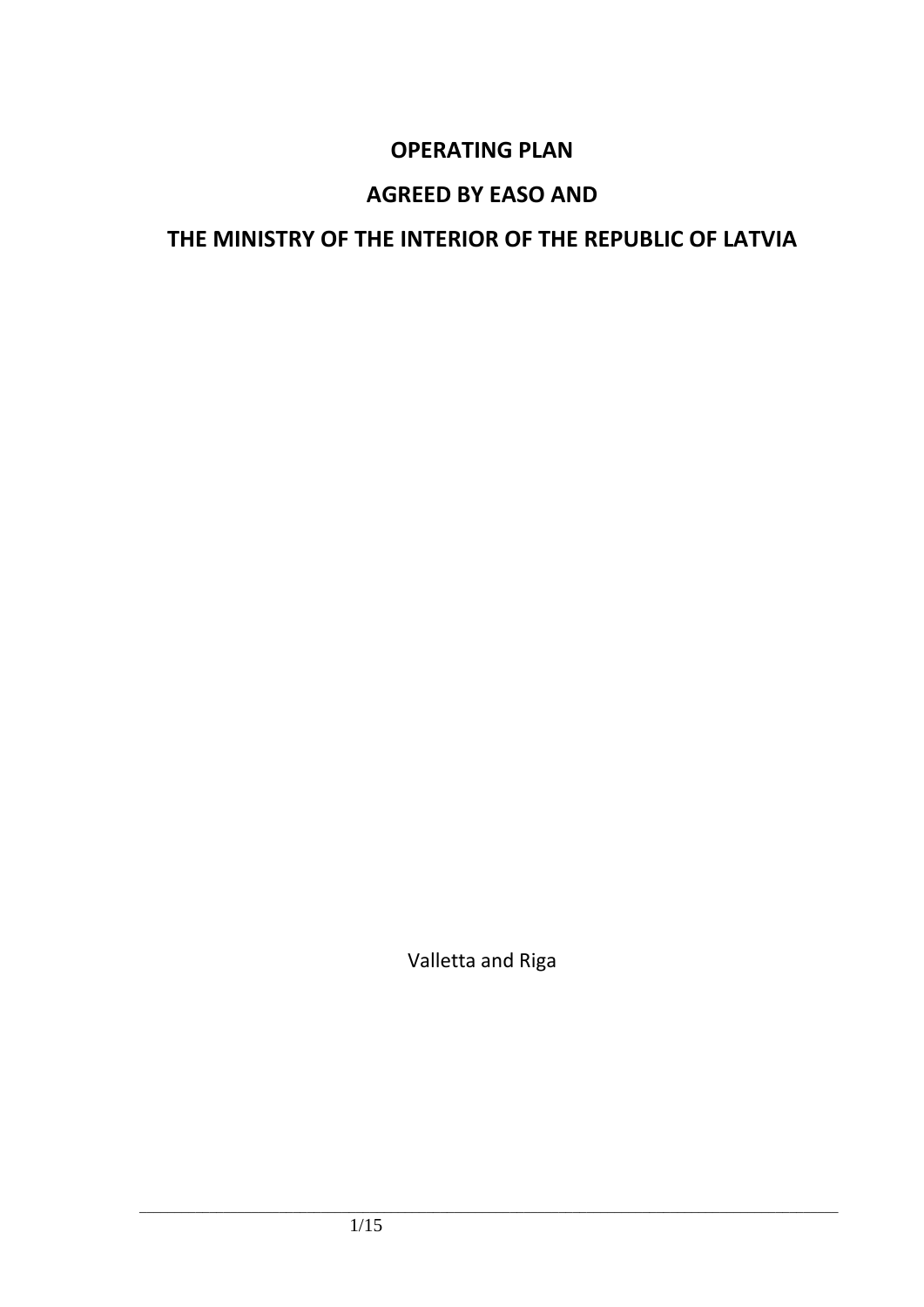The Executive Director of the European Asylum Support Office (hereinafter 'EASO')

and

The Minister of Interior of the Republic of Latvia (hereinafter 'Member State'),

Having regard to Regulation (EU) No 439/2010 of the European Parliament and of the Council of 19 May 20[1](#page-1-0)0 establishing a European Asylum Support Office<sup>1</sup> (hereinafter referred to as 'EASO Founding Regulation'), and in particular Article 2, Article 8, 10 and 13 to 23 thereof.

Whereas:

The Operating Plan was agreed by EASO and the Republic of Latvia on 31 August 2021, for a duration of four months.

Hereby agree on the Operating Plan **(hereinafter 'the Plan') for the provision of scientific, technical and operational assistance to the Republic of Latvia from the date of the last signature of this Operating Plan until 31 December 2021.**

Any amendments or adaptations of this Plan shall be agreed between the Parties in writing.

EASO shall share a copy of the Plan with the Members of the EASO Management Board for information.

The Plan enters into force on the date after the Plan has been signed by both Parties.

Executive Director of the European Asylum Support Office

Minister of the Interior of Republic of Latvia

Nina Gregori **Marija Golubeva** Marija Golubeva

\_\_\_\_\_\_\_\_\_\_\_\_\_\_\_\_\_\_\_\_\_\_\_\_\_\_\_\_\_\_\_\_\_\_\_\_\_\_\_\_\_\_\_\_\_\_\_\_\_\_\_\_\_\_\_\_\_\_\_\_\_\_\_\_\_\_\_\_\_\_\_\_\_\_\_\_\_\_\_\_\_\_\_\_\_\_\_\_\_\_\_\_\_\_\_\_\_\_\_\_

Valletta, 2021 Riga, 2021

<span id="page-1-0"></span><sup>1</sup> . OJ L 132, 29.5.2010, p. 11-28.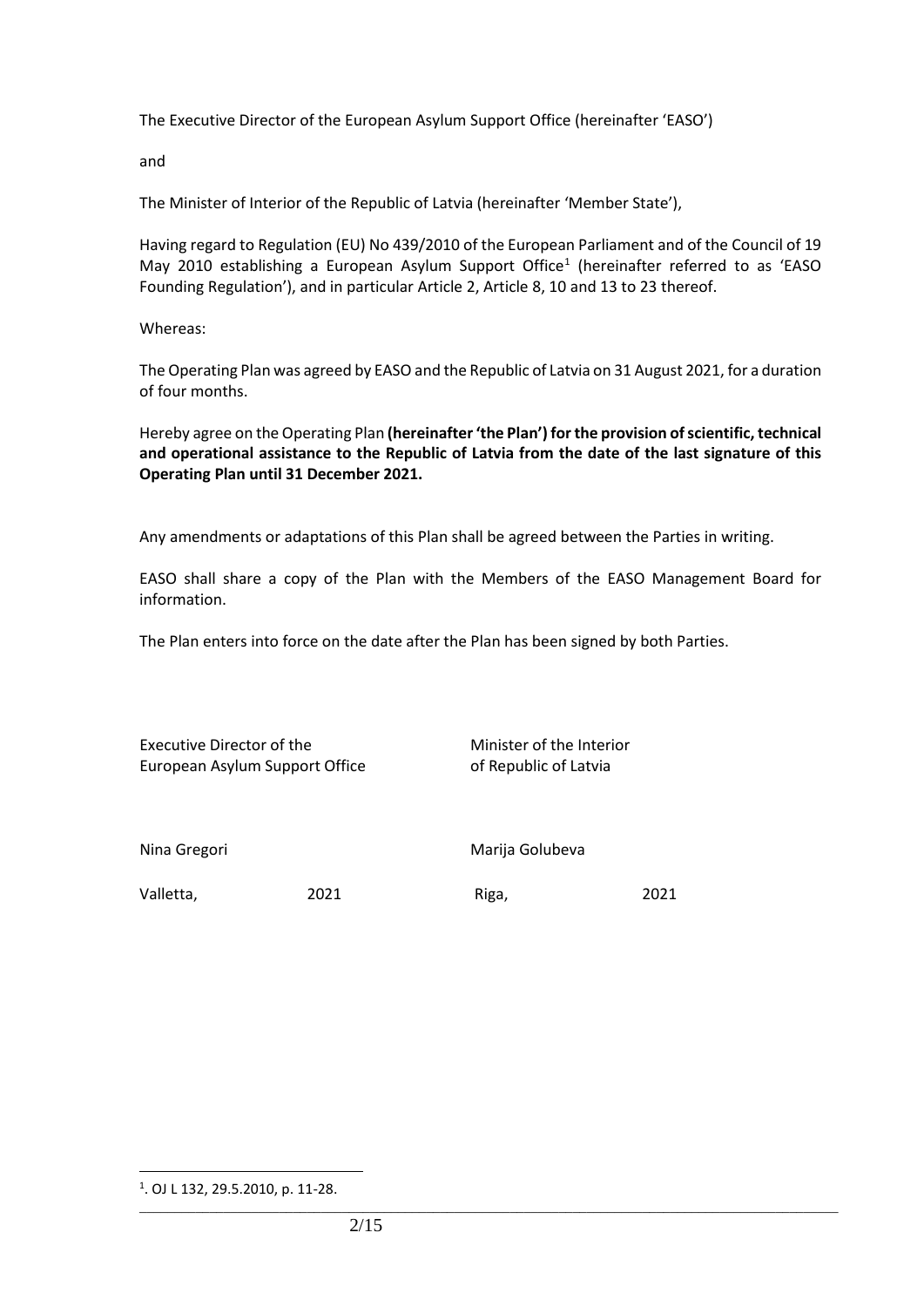# **1.0 INTRODUCTION**

The Plan addresses the operational needs of Member States under particular pressure that have requested support from EASO. Such a Plan give directions on the delivery of EASO's technical and operational assistance and the deployment of Asylum Support Teams.

This Plan including its amendments, is formally agreed with the authorities of the Republic of Latvia (hereinafter 'Host Member State').

The Main part and its Annexes are equally important and form the Operational Plan, having the same legal binding character for the participating authorities.

# **2.0 LEGAL FRAMEWORK**

#### **2.1 General legal basis for the Plan as per EASO Founding Regulation**

The EASO Founding Regulation, in particular Article 2 (2) and (3), (4) and (5) thereof, foresees that EASO shall provide effective operational support to Member States subject to particular pressure on their asylum systems, drawing upon all useful resources at its disposal, which may include the coordination of resources provided by the Member States, as well as technical assistance in regard to the policy and legislation of the EU in all areas having a direct or indirect impact on asylum.

The definition of particular pressure on the asylum and reception system is laid down in Article 8 of the EASO Founding Regulation.

EASO may support the Member State by coordinating action to help facilitate an initial analysis of asylum applications under examination by the competent national authorities (Article 10(a)), action designed to ensure that appropriate reception facilities can be made available by the Member States, in particular emergency accommodation, transport and medical assistance (Article 10(b), and other technical and operational assistance through the deployment of asylum support teams (Article 10(c)).

The operating arrangements of the deployment of the asylum support teams are governed by Chapter 3 of the EASO Founding Regulation, and more in particular Articles 13 to 23.

#### **2.2. Legal framework applicable to the Plan**

EASO activities performed in the context of the support and technical assistance as identified in the Plan herewith are in principle governed by EU law, complemented, where appropriate, by the national law of the host Member State. This includes, inter-alia, the safety and security of persons and assets participating in those EASO activities.

#### **2.3. Lawfulness and Respect for Fundamental Rights**

This Plan shall be implemented by the Parties in full compliance with the applicable law, as indicated in Section 2.2 of the Plan, and with full respects to human dignity. This includes, inter alia, the Charter of Fundamental Rights of the European Union, as well as the Convention Relating to the Status of Refugees of 1951.

Any person contributing to EASO operational support activities and taking part in the implementation of Plan shall respect the applicable International law, European Union law and the national law of the Host Member State. They shall maintain the highest standards of integrity and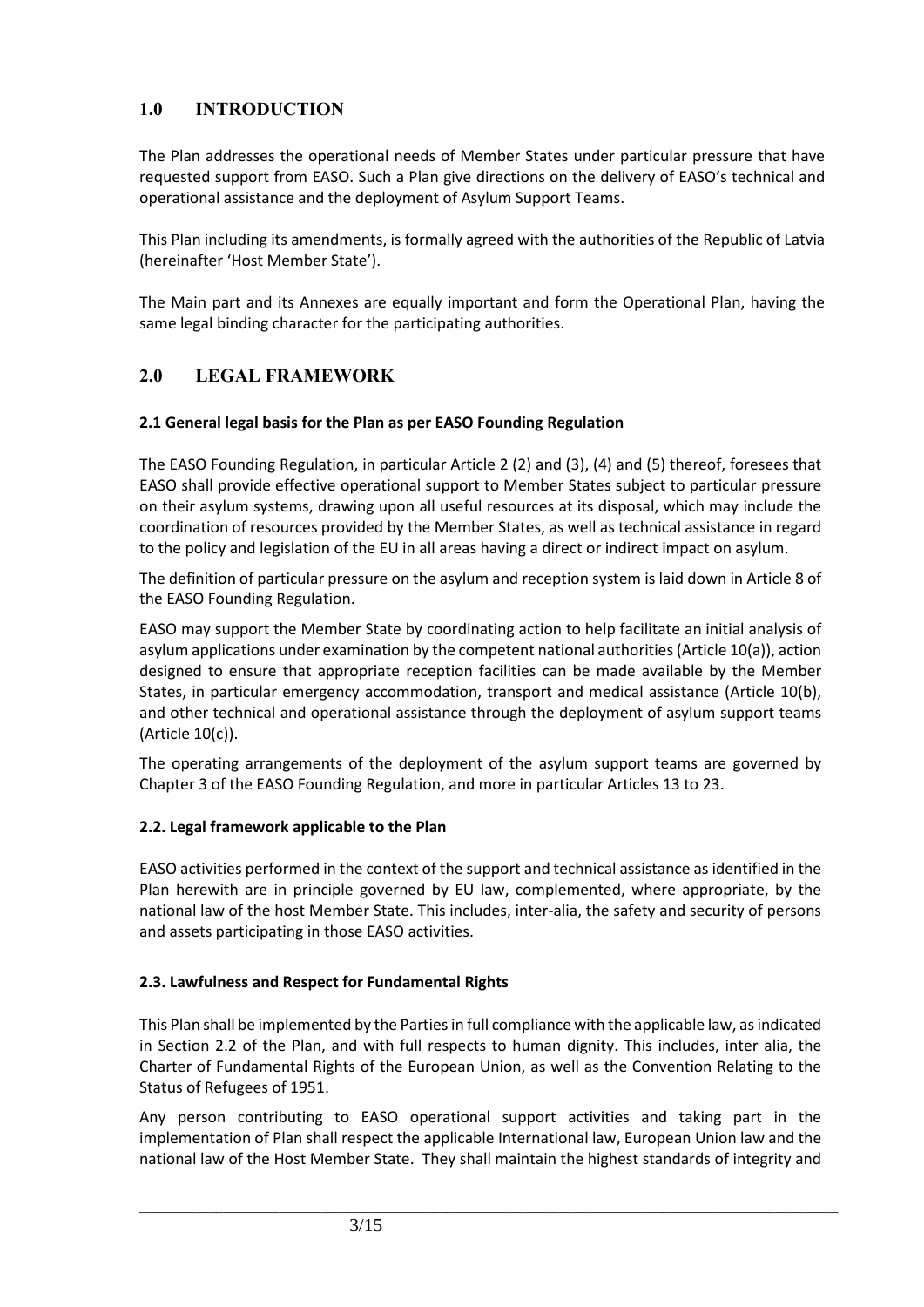ethical conduct, professionalism, respect and promotion of fundamental rights and international protection.

They are to act responsibly and proportionally to current objectives. Whilst carrying out supporting functions, all personnel must not discriminate persons on grounds of sex, race, religion, ethnic origin, age or sexual orientation. All persons are expected to treat every person with courtesy, respect and due consideration for the nature of any legitimate activity in which they are engaged. To perform their duties properly, they shall serve the public interest and refrain from any activities which could undermine or compromise their independence and the appropriate performance of their duties.

During the implementation of this Plan, all personnel must apply a zero-tolerance attitude with respect to the infringement of fundamental human rights.

This obligation is particularly important when dealing with persons who are in need of international protection. To that end, participants in EASO operational support under this Plan shall comply and act in accordance with the 'EASO Code of Conduct for persons participating in EASO operational support activities.

A declaration on the compliance with the EASO Code of Conduct constitutes Annex I to the Plan.

EASO may temporarily suspend the implementation of the Plan in cases of severe violations of the applicable law, especially the Fundamental Rights.

#### **2.4. Confidentiality, Public Access to Documents and Data Protection**

Without prejudice to the public right of access to documents, as laid down in Regulation (EC)  $1049/2001<sup>2</sup>$  $1049/2001<sup>2</sup>$  $1049/2001<sup>2</sup>$  and the EASO implementing rules on access to documents<sup>3</sup>, all versions of this document shall be made available to the competent authorities in each EU Member State, as well as the associate countries, Iceland, Liechtenstein, Norway and Switzerland.

This Plan shall be made publicly available once it has been signed by EASO and the Host Member State.

EASO and the Host Member State shall consult each other on any requests for public access to documents relating to this Plan (for instance concerning its evaluation) and treat such requests in accordance with Regulation (EC) 1049/2001 or the respective national law, whichever is applicable.

Personal data will be processed in accordance with Regulation (EC) 2018/1725 of the European Parliament and of the Council of 23 October 2018 on the protection of natural persons with regard to the processing of personal data by the Union institutions, bodies, offices and agencies and on the free movement of such data. The current plan also takes into account the General Data Protection Regulation as updated in May 2018[4](#page-3-2) with a Corrigendum to the 2016/679 Regulation on the protection of natural persons with regard to the processing of personal data and on the free movement of such data, and repealing Directive 95/46/EC (Data Protection Directive), which is applicable to stakeholders at national level.

Whenever personal data is processed by the EASO within the activities agreed in the current Plan, EASO will act as data processor on behalf of the competent authorities of the Host Member State, following the applicable EU and national laws and regulations, as well as the instructions received from the Host Member State as the data controller.

<span id="page-3-0"></span><sup>2</sup> Regulation (EC) 1049/2001 of the European Parliament and of the Council of 30 May 2001, regarding public access to European Parliament, Council and Commission documents

<span id="page-3-1"></span><sup>3</sup> Decision No. 6 of the Management Board of EASO of 20 September 2011 laying down practical arrangements regarding public access to the documents of EASO

<span id="page-3-2"></span><sup>4</sup> Corrigendum, OJ L 127, 23.5.2018, p. 2 ((EU) 2016/679)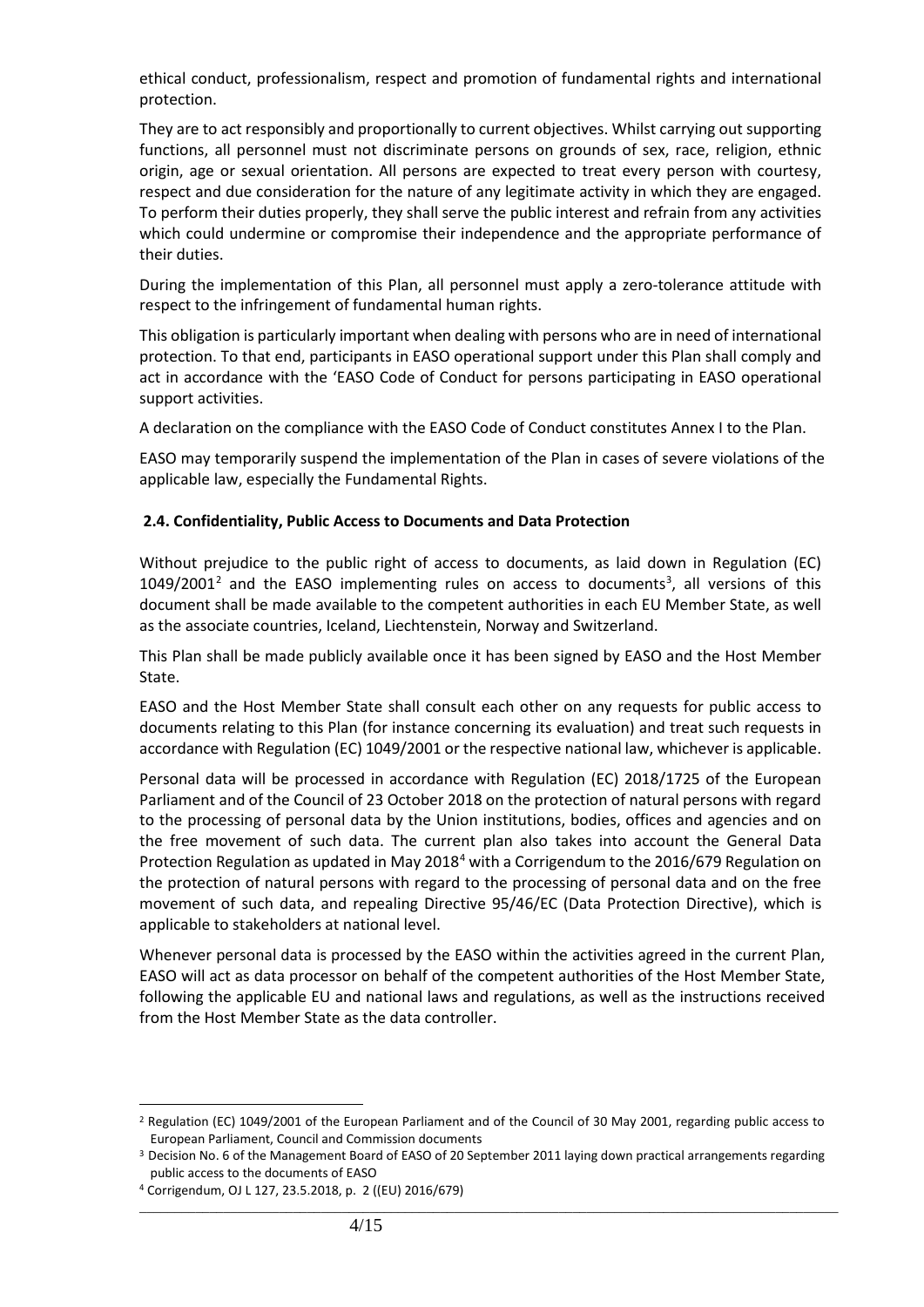In order to perform their tasks in accordance with this Plan, participants to activities under this Plan are only allowed to access the data bases mentioned below, under point 5.5 Conditions of Deployment.

EASO will implement the necessary technical and organisational measures to ensure the security and confidentiality of the personal data it processes taking into account possible additional instructions received from the Host Member State. This is to prevent any unauthorized disclosure of or access to this information.

The Host Member State agrees that any personal data obtained in the course of the implementation of the Plan and by any EASO personnel working on behalf of the Member State authorities can be processed in the EASO IT systems, including cloud-based systems, exclusively under the instructions of the Member State and until an alternative system exists that can substitute the processing system used by EASO.

The Host Member State also agrees to indicate a contact point in view of its role as a data controller for any data processed by EASO on behalf of the Host Member State.

# **3.0. OPERATIONAL SITUATION AND NEEDS ASSESSMENT**

In the course of 2021, the Republic of Latvia experienced a sharp increase in the irregular migration flows under a new migration route from Belarus.

In the first two weeks of August, a total of 321 irregular border crossing from Belarus to Latvia have been registered. In particular, with 214 irregular entries, the numbers in the second week of the month doubled compared to 107 in the previous week – thus showing an increasing trend. Mostly, irregular migrants are nationals of Middle East, African and Asian countries<sup>[5](#page-4-0)</sup>.

The new migration route has resulted in a significant increase in the number of asylum applications. In the week of 9-15 August, 250 asylum applications were lodged in Latvia, making it the first EU+ receiving country in per capita terms (130 applications per million inhabitants). Applications more than doubled (+145 %) compared to the previous week, which had already set a record high, with 102 applications lodged<sup>[6](#page-4-1)</sup>. The data are particularly significant in comparison to the numbers registered in 2020, when a total of 147 applications for international protection have been registered in the Republic of Latvia (it is of about 185 the annual average of asylum applications lodged in Latvia between 2018 and 2020) $^7$  $^7$ . In total, 454 applications were received in the first thirtytwo weeks of 2021 - six times as many as during the same period of 2020 (76).

The changed pattern of the migration flows to Latvia is reflected in the nationality of asylum seekers: 90% of the asylum applications have been presented by Iraqi nationals, a novel country of origin of applicants in Latvia, while the main countries of origin of asylum seekers registered in 2020 were Belarus, Russian Federation and Syria<sup>[8](#page-4-3)</sup>. While no claimed unaccompanied minors were reported in 2020, some 15 were accounted for in 2021, of which 14 (9 Iraqis and 5 Afghans) in the first half of August.

<span id="page-4-0"></span> $5$  European Commission - Directorate-General For Migration And Home Affairs, Directorate F – Audit & Situational Awareness, "F.2 – Situational Awareness", Brussels HOME.F.2.001/VI, *Report on the situation at the external EU borders with Belarus*, 16 August 2021.

<span id="page-4-1"></span><sup>6</sup> Data from the Office of Citizenship and Migration Affairs for the Republic of Latvia.

<span id="page-4-3"></span><span id="page-4-2"></span> $7$  Data from the Office of Citizenship and Migration Affairs for the Republic of Latvia. Available at: [https://www.pmlp.gov.lv/en/statistics-asylum-seekers-until-2021.](https://www.pmlp.gov.lv/en/statistics-asylum-seekers-until-2021) Last consulted on 18 August 2021. <sup>8</sup> Data from the Office of Citizenship and Migration Affairs for the Republic of Latvia. Available at: [https://www.pmlp.gov.lv/en/statistics-asylum-seekers-until-2021.](https://www.pmlp.gov.lv/en/statistics-asylum-seekers-until-2021) Last consulted on 18 August 2021.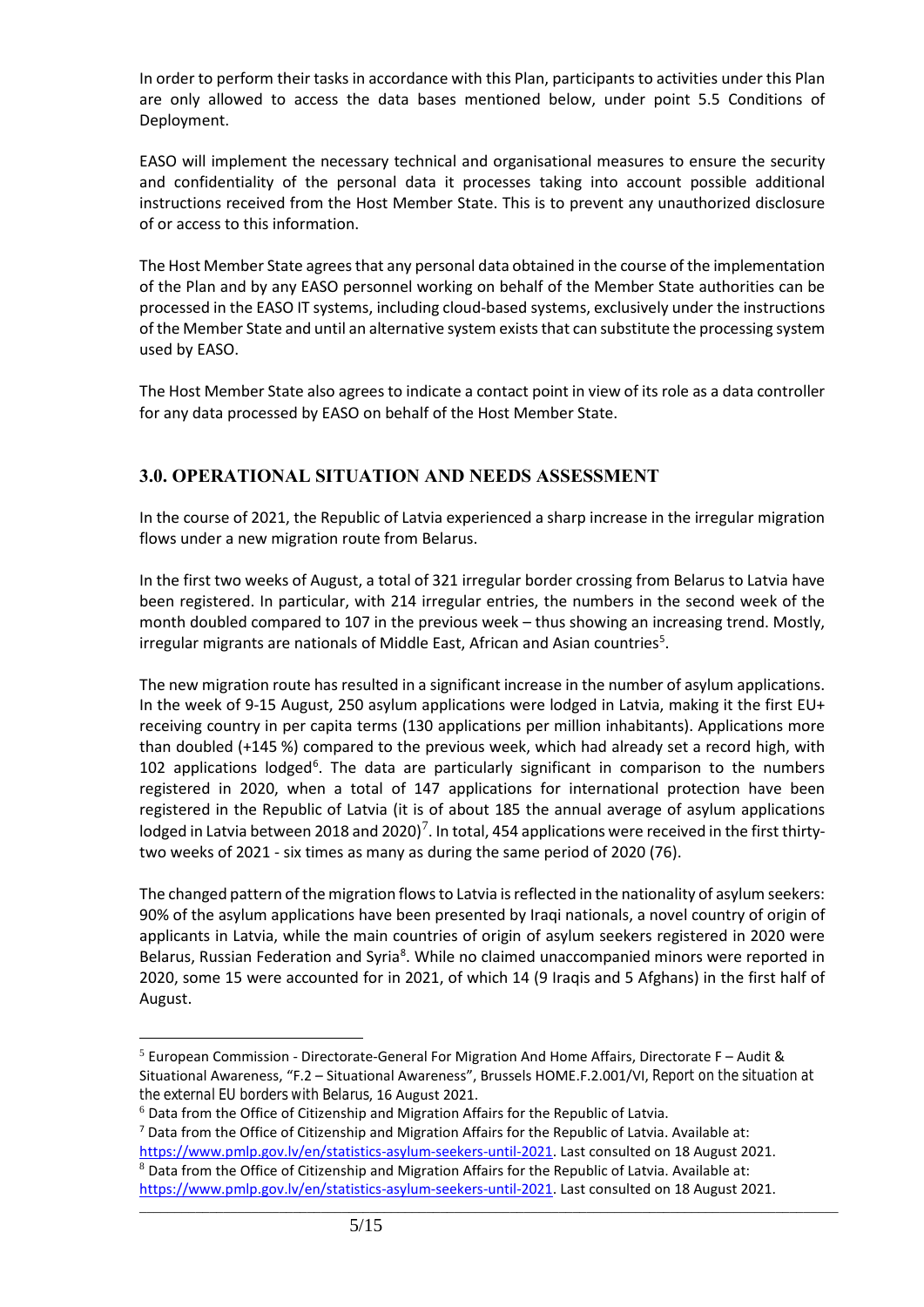Due to the steady and unprecedented increase in arrivals, the Republic of Latvia's asylum and reception system reached its capacity limit. As a result, on 10 August 2021, the Republic of Latvia declared the state of emergency in the administrative territories bordering Belarus(Ludza, Krāslava, Augšdaugava and Daugavpils). On 11 August, Latvia activated its contingency plan for the mass influx of asylum seekers.<sup>[9](#page-5-0)</sup>

On 18 August 2021, the Acting Chief of the Office of Citizenship and Migration Affairs of the Ministry of the Interior of the Republic of Latvia, with a letter addressed to the Executive Director of EASO, requested the support of the Agency to implement asylum and reception procedures in a timely manner.

A rapid needs assessment has been conducted by EASO, in close collaboration with the Republic of Latvia's authorities, on 25 August 2021. As a result, priority areas for the provision of immediate support by EASO have been identified.

# **4.0. IMPLEMENTATION**

# **4.1. Implementation Period**

The implementation period of this Plan is from the date of its last signature until 31 December 2021.

### **4.2. Non-substantial changes during implementation**

The Plan aims to provide effective and flexible support to the identified needs of the Host Member State. Therefore, the foreseen activities are implemented in consideration of the changing circumstances which may occur in the international protection and reception systems in the Member States or on the ground, as well as in the context of the availability of financial resources and experts.

The implementation of measures and tasks foreseen in the Plan may be subject to non-substantial changes that may be accommodated within the objectives of a measure, so long as they do not affect the overall budget, do not require an amendment to or adaptation of the Plan, and that the Host Member State is timely informed in writing.

# **4.3. Amendments to the Plan**

Any changes that prove to require an amendment to or adaptation of the Plan, shall gain written agreement of both the Executive Director of EASO and the Republic of Latvia in line with Article 18(2) of the EASO Founding Regulation.

# **5.0. COORDINATION STRUCTURE**

This chapter of the Plan describes the various conditions for and aspects of support to the authorities of the Host Member State in the field of international protection and reception.

EASO will provide technical support to experts participating in this Plan with the aim of ensuring that all deliverables make good use of the expertise and information already available to EASO. All

<span id="page-5-0"></span> $9$  European Commission - Directorate-General For Migration And Home Affairs, Directorate F – Audit & Situational Awareness, "F.2 – Situational Awareness", Brussels HOME.F.2.001/VI, *Report on the situation at the external EU borders with Belarus*, 16 August 2021.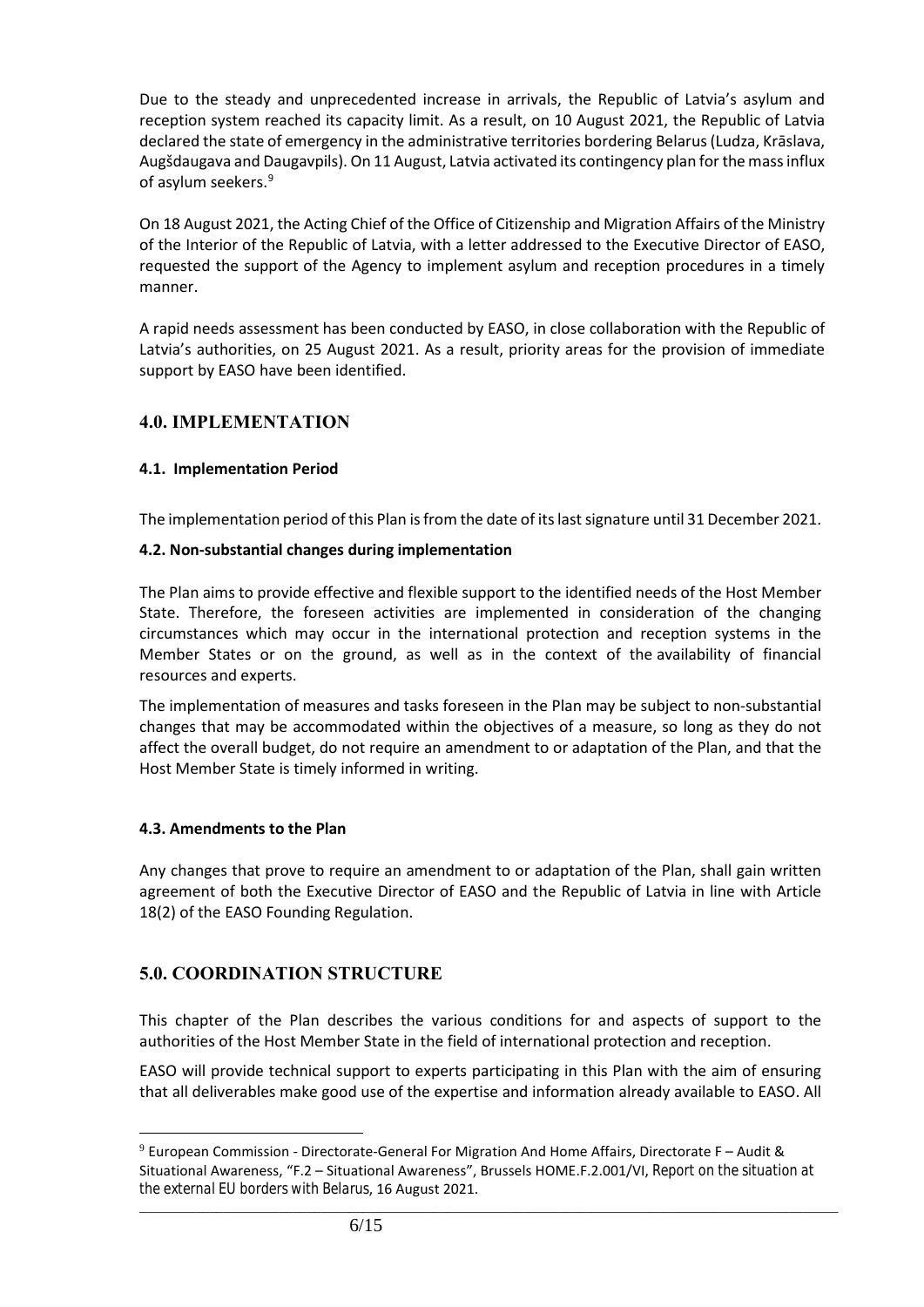rights in any writings or other work produced by Asylum Support Teams shall be the property of EASO and/or the European Union, where such writings or work relate to activities undertaken in the context of this Plan. EASO and/or the Union acquires irrevocably ownership of the results and of all intellectual property rights, such as copyright and any other intellectual or industrial property rights, on the materials produced specifically for EASO under the Plan and incorporated in such works, without prejudice, however, to the specific rules concerning pre-existing rights on preexisting materials or other detailed rules contained in Framework Contracts concluded by EASO for purposes related to the implementation of this Plan. Selected deliverables developed under this Plan may be published.

## **5.1 Main National Partners**

The Host Member State's main partners involved in this Plan are the following.

| Organisation                                                                                                            | <b>Responsibilities</b>                                                                                                                                                                                                                                                                                                                                                                                                                                                                                                                                                                                                                                                     |
|-------------------------------------------------------------------------------------------------------------------------|-----------------------------------------------------------------------------------------------------------------------------------------------------------------------------------------------------------------------------------------------------------------------------------------------------------------------------------------------------------------------------------------------------------------------------------------------------------------------------------------------------------------------------------------------------------------------------------------------------------------------------------------------------------------------------|
| Ministry of the Interior of<br>the Republic of Latvia<br>https://www.iem.gov.lv/en                                      | The Ministry of the Interior (MoI) is the main institution<br>responsible to manage and to coordinate the implementation of the<br>Republic of Latvia's policies and regulations on migration and<br>international protection.                                                                                                                                                                                                                                                                                                                                                                                                                                              |
| Office of Citizenship and<br><b>Migration Affairs of the</b><br><b>Republic of Latvia</b><br>https://www.pmlp.gov.lv/en | The Office of Citizenship and Migration Affairs (OCMA) is established<br>under the Ministry of Interior of the Republic of Latvia. The OCMA is<br>the national institution responsible for the implementation of the<br>national migration and asylum policies. In particular, the OCMA<br>performs the following functions: development and implementation<br>of the state policy on migration and asylum; maintenance of the<br>population register and registration of residents<br>in the<br>accommodation centers; determination of the legal status of<br>individuals in the country and naturalization; issuance of personal<br>identification and travel documents. |
| State Border Guard of<br>the Republic of Latvia<br>https://www.rs.gov.lv/en                                             | The State Border Guard Service (SBG) is established under the<br>Ministry of Interior of the Republic of Latvia. The SBG is responsible<br>for the enforcement of public safety in the fields of State border<br>guard and, within the scope of competence, to manage irregular<br>migration. In this framework, the SBG implements the procedures<br>associated to the management of entry, residence, exit and transit<br>of third country nationals and stateless persons, according to the<br>provisions of the national legislation on migration and asylum.                                                                                                           |

# **5.2. Composition of Asylum Support Teams – categories of resources**

The Asylum Support Teams may consist of the following categories of resources, being members of the Asylum Support Teams:

(a) Member States experts, i.e. experts made available through contributions to the Asylum Intervention Pool by EU Member States via national expert pools on the basis of defined profiles, in accordance with Article 15 of the EASO Founding Regulation;

(b) Associate Countries experts, i.e. experts made available through contributions to the Asylum Intervention Pool by associate countries referred to in Article 49 of the EASO Founding Regulation, with which the European Union has an arrangement in place on the modalities of its participation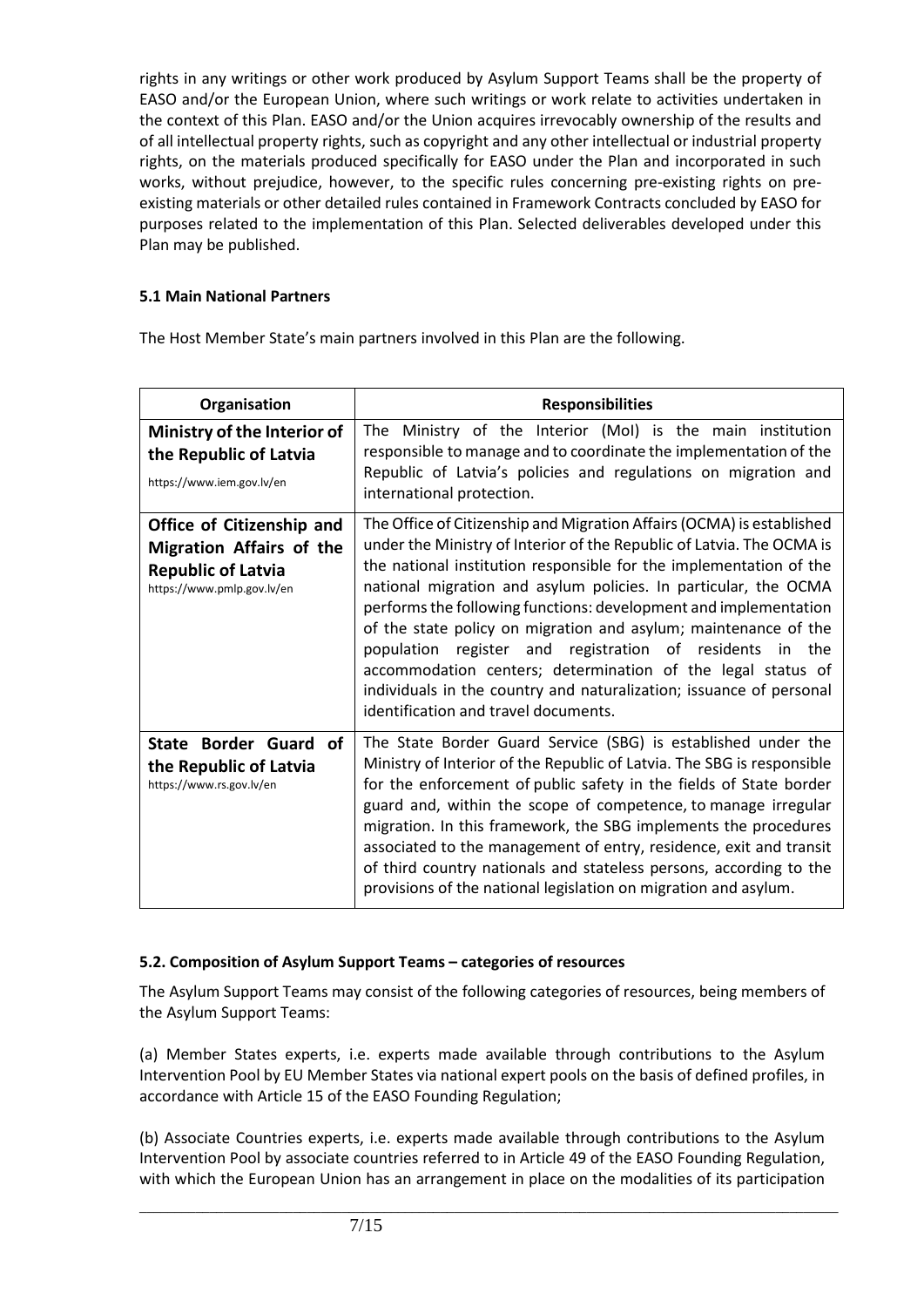in EASO's work. Currently such arrangements have been concluded with the Kingdom of Norway, the Principality of Liechtenstein, the Swiss Confederation, and the Republic of Iceland.

(c) Individual experts, i.e. experts made available through contributions to the Asylum Intervention Pool by EU Member States via national expert pools on the basis of defined profiles, in accordance with Article 15 of the EASO Founding Regulation, but whereby the Member State does not have an employment relationship with the individual expert;

(d) EASO staff members, i.e. statutory staff employed by the Agency (temporary and contract staff) subject to the Staff Regulations of Officials and the Conditions of Employment of Other Servants of the European Union $10$ .

(e) Seconded National Experts (SNEs), i.e. experts employed by a national, regional or local public administration of an EU Member State or an associate country or by a public inter-governmental organisation and seconded to the Agency<sup>[11](#page-7-1)</sup> for the provision of support to its operational activities;

(f) Experts on contract, i.e. individuals providing services in relation to the Plan or other experts on contract i.e. individuals providing services in relation to the Plan upon conclusion of a public contract between the Agency and the legal entity with which these individuals have an employment and/or contractual relationship, including temporary agency workers.

The implementation of the Plan shall be based on the common understanding that the provision of resources, other than EASO (statutory) staff, to be deployed for the purposes described above can under no circumstances lead *per se* to the establishment of an employment relationship between EASO and the members of the Asylum Support Teams. Throughout the duration of the deployment of the Asylum Support Teams in the activities undertaken in the context of the present Plan, the employer of the Asylum Support Teams members is and remains their employer.

#### **5.3. Civil and criminal liability of members of the Asylum Support Team**

Articles 21 and 22 of the EASO Founding Regulation will be applicable to all the members of the Asylum Support Team operating in the Host Member State.

#### **5.4. Acceptance of Deliverables**

EASO shall ensure quality control of agreed deliverables. Where applicable, steps shall be taken to document the Host Member State's formal acceptance of deliverables.

#### **5.5. Conditions for Deployment**

General rules and conditions for Asylum Support Teams' deployment, as well as special instructions for Asylum Support Team members (including databases that they are authorised to consult and the equipment that they may carry in the Host Member State and practical information concerning location of deployment and related workflows) are published on the following platforms, which the experts/Asylum Support Team members are obliged to consult:

- EASO Asylum Intervention Pool's National Contact Point platform (EASO AIP NCP);
- EASO Asylum Intervention Pool System (EAIPS)

<span id="page-7-0"></span><sup>10</sup> As laid down by Council Regulation (EEC, Euratom, ECSC) No 259/68, OJ L 56, 4.3.1968, p.1.

<span id="page-7-1"></span>\_\_\_\_\_\_\_\_\_\_\_\_\_\_\_\_\_\_\_\_\_\_\_\_\_\_\_\_\_\_\_\_\_\_\_\_\_\_\_\_\_\_\_\_\_\_\_\_\_\_\_\_\_\_\_\_\_\_\_\_\_\_\_\_\_\_\_\_\_\_\_\_\_\_\_\_\_\_\_\_\_\_\_\_\_\_\_\_\_\_\_\_\_\_\_\_\_\_\_\_ <sup>11</sup>. By virtue of Decision No 01 of the Management Board of EASO of 25 November 2010 laying down rules on the secondment of national experts (SNE) to the European Asylum Support Office (ref. number: EASO/MB/2010/03).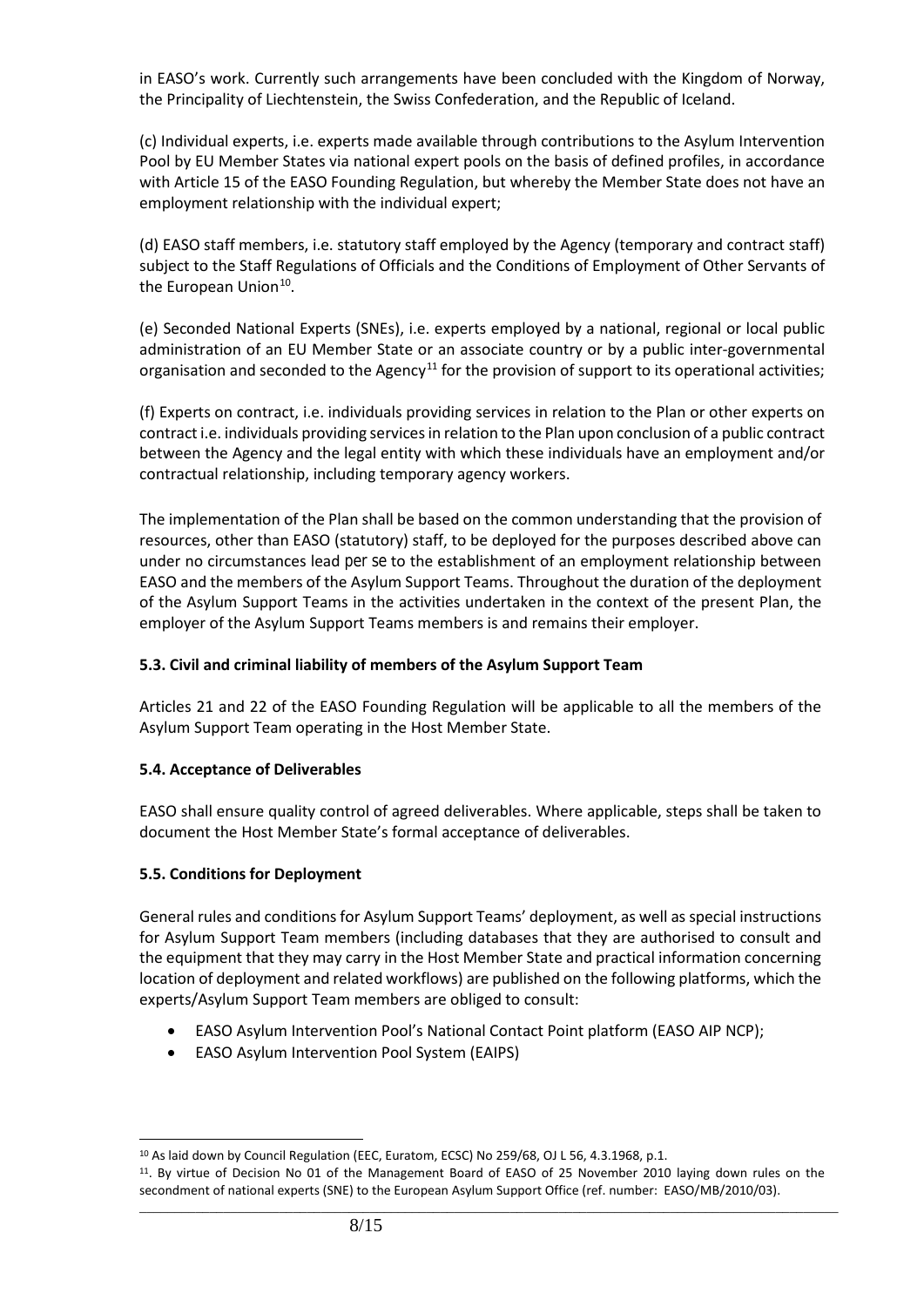- EASO country-specific online platforms. These platforms are made available to members of ASTs upon their deployment, allowing for preparation for deployment (in case of MS national experts) and daily implementation of their tasks;
- Relevant thematic pages of the EASO IDS concerning the asylum and reception system of the Host Member State, including information on relevant practices, legislation, case law and statistical background.

The host Member State shall contribute to information concerning the asylum and reception system of the Host Member State, including information on relevant practices, legislation, case law and statistical background.

The Host Member State and EASO will provide experts with information on the general state of play with regard to the procedure for international protection and reception system in the Host Member State and specific information about the state of play of the deliverables as necessary for the specific measures on a continuous basis.

Specific Asylum Support Team deployment details are provided under each measure, where applicable.

# **5.6. Organisational and Operational Pre-Conditions**

Every effort shall be made by the different parties to provide a suitable working place for the expert(s) participating in the activities to implement the Plan.

EASO may provide the technical equipment required for the work of the Asylum Support Teams and will reimburse costs incurred by persons participating in the activities, according to the applicable EASO rules.

The Host Member State commits to provide the Asylum Support Team members with data from relevant databases and with the required information in the context of this Plan.

The Host Member State and EASO shall designate an overall Plan Coordinator, as well as a specific Measure Coordinator for each measure stipulated in the Plan. The host member state will also facilitate the provision of appropriate working spaces.

As far as operationally feasible, and where relevant, the working files shall be made available by the Host Member State in English (unless otherwise agreed).

Minimum working and security conditions (see section 6) are considered as organisational preconditions.

The Host Member State shall provide EASO with information on the implementation of the Plan through timely input to the Early warning and Preparedness System and the delivery of tailored information on the execution of measures agreed in the Plan.

#### **5.7. Communication**

The Executive Director shall designate the Union Contact Point under Article 20 of the EASO Regulation, who acts as an interface between EASO, the Host Member State, and the Asylum Support Team members. The Union Contact Point provides assistance, on behalf of EASO, on all issues relating to the conditions of deployment of the Asylum Support Teams, monitors the correct implementation of the Plan, and reports to EASO on all aspects of Asylum Support Teams' deployment.

Further, at the end of their deployment, Asylum Support Team members will provide a Final Report to EASO using the template available on the Country Operational Platform. Feedback from the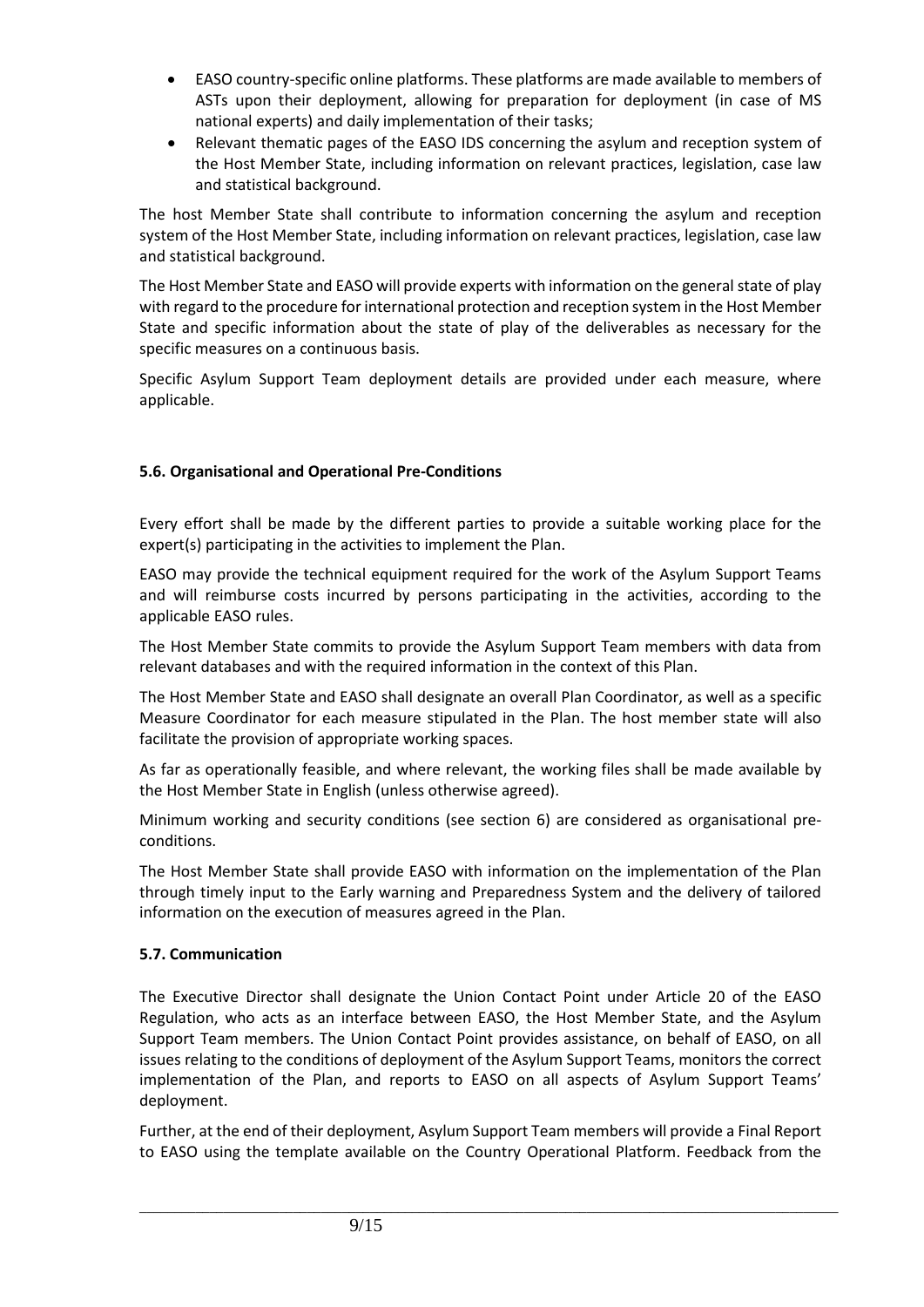deployed Asylum Support Team members shall be gathered on the completion of their deployment and prior to reimbursement of expenses.

During the implementation of this Plan, experts as well as other personnel deployed as part of Asylum Support Teams will be briefed regularly on current situational and operational developments to address challenges and identify improvements.

Particular attention shall be paid to the need to continuously develop, improve and make available EASO support tools. Should such need be identified or changed during the plan implementation, it shall be communicated to EASO for further consideration.

The Host Member State and the Union Contact Point will manage the exchange of information concerning the tasks under the Plan.

EASO will maintain close cooperation and communication with the relevant stakeholders. EASO will also provide information to its partners (i.e. the European Commission, concerned EU Agencies, and international organisations) about the operational activities, as appropriate and in line with EASO transparency and communication policies. The timing and content of communication with the media shall be agreed upon between EASO and the Host Member State.

Where relevant the two parties will facilitate media coverage to ensure a wider dissemination and visibility of results.

#### **5.8. Incident reporting**

Participants in EASO activities who have reason to believe that a violation of the Code of Conduct has occurred or is about to occur, are obliged to report the matter to the Executive Director of EASO and to the Host Member State Coordinator for the Plan via the appropriate [channel:](mailto:channel:%20%20%20operations@easo.europa.eu)  [complaints\\_operations@easo.europa.eu](mailto:channel:%20%20%20operations@easo.europa.eu). The incident is reported using the Incident Report Form (Annex II). Any incidents that may occur during the deployment of an expert in the Asylum Support Teams shall be reported through the same channels.

#### **5.9 Monitoring and Evaluation Framework**

EASO is implementing a structured Monitoring and Evaluation (M&E) methodology allowing evidence-based measurement of progress, corrective action-taking and reflective reviews. In terms of monitoring, EASO is making use of a number of tools developed in order to collect input from the implementation of the Plan and to guarantee feedback in real time.

Periodic or mid-term and final evaluations can be carried out in order to take stock of lessons learned and good practices. The evaluation(s) will be delivered within the European Commission's methodological guidelines for evaluations. They may be performed externally through engagement of evaluation specialist(s) or by EASO internally.

Monitoring and evaluation findings, as applicable, shall be shared with the Host Member State and communicated to the EASO governance structure (e.g. Management Board members and National Contact Points).

# **6.0. SECURITY**

EASO should apply the security principles of the Commission's security rules. Commission Decision 443/2013 on the security in the Commission defines, that security shall be based on the principles of legality, transparency, proportionality and accountability.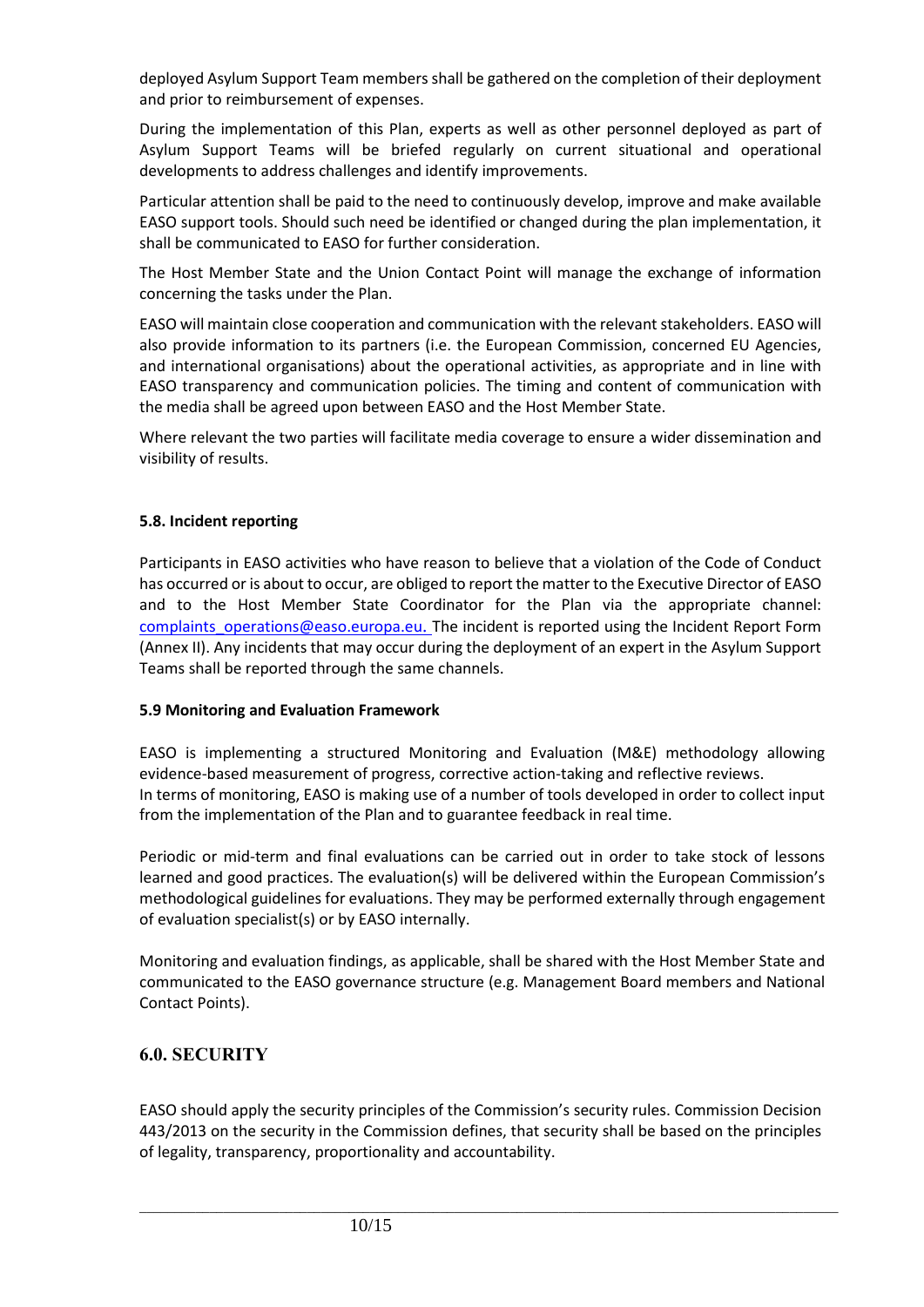The safety and security of persons participating in EASO activities under the plan are under the overall legal framework of the host Member State and shall be provided by the respective authorities legally responsible and accountable for the public order and security and safety on the territory of that Member State.

EASO will endeavor to support the identification of required security and safety measures and the implementation of those that are under its remit, both legally and functionally, in close cooperation with the MS security responsible.

To that end:

- Standard security and safety requirements, identified herewith, should apply as a general rule;
- Specific security and safety requirements for the specific plan, to be identified jointly by EASO and the host Member State security responsible, should be established in an annex to this plan.
- The safety and security measures shall be identified jointly on a basis of field assessment visits.

# **6.1 Standard security requirements**

The standard security and safety requirements are rather pertaining to elements to be present in the implementation of the plan, not to minimum security standards:

- Both the host Member state on one side and EASO on the other shall appoint a named security responsible, acting as a single point of contact for security matters for the operation, both at central and local level.
- The host Member State should ensure that the working conditions for the performance of the activities under the Plan are compliant with the national occupational health and safety norms and regulations;
- A pre-deployment briefing programme, drafted in close cooperation with the respective national authorities, focusing both on general security rules and awareness, as well as on specific security aspects for each deployment will be provided. With regards to the decentralized nature of deployments, the use of e-learning and other distance-based training techniques should be considered.
- Emergency (evacuation) plan. Certain operational activities, such as hotspots, require that staff shall have clear guidance and training on how to evacuate quickly in case of emergencies. In a more general context, there could be a need to evacuate from the operational area as well. A security responsible should maintain updated information on the availability of evacuation plans and routes.
- Communication tools. As considered relevant by the EASO Security sector, EASO operational staff should have access to independent radio communication equipment. If possible, to the equipment should be interoperable with the local law enforcement in charge of the security of the operation.
- Security of information. Sensitive non-classified and classified information should be protected adequately. EASO security responsible should be involved in supporting the proper classification of relevant information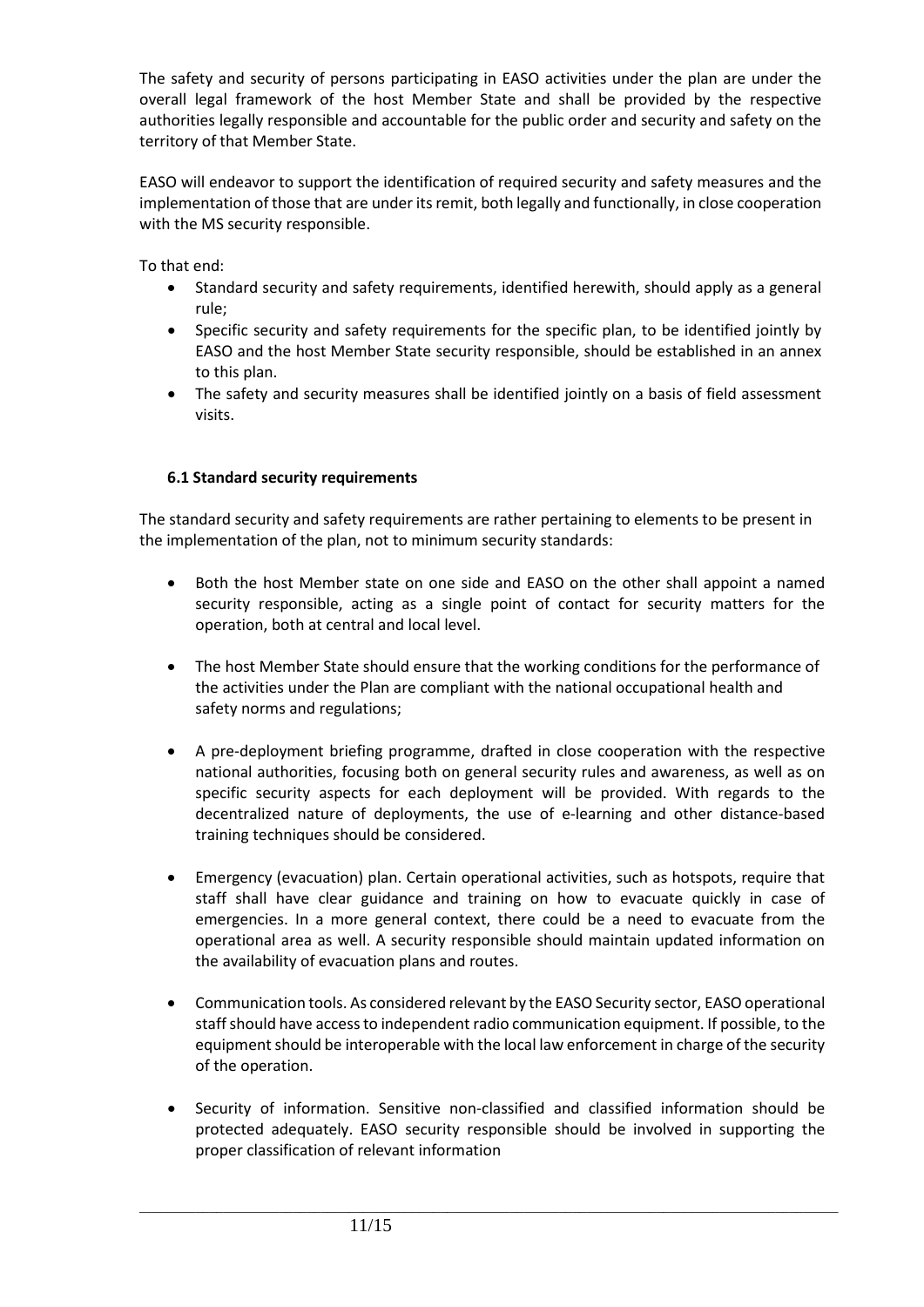- Security of IT and communication equipment EASO IT equipment is adequately prepared to protect the information level it has been foreseen to process.
- Personal security behavior should be included in the pre-deployment training, led by operational teams and performed for the experts during the first days of arrival to the operational area. This may refer to the EASO code of conduct as well.
- Reporting security incidents from the operational area to the EASO HQ is essential to ensure an overview of the overall security management is maintained.

### **6.2 Specific security requirements**

• Specific security and safety requirements for the implementation of the Plan shall be defined on the basis of a pre-deployment security assessment visit with the aim of identification of specific potential risks, identification of mitigation measures and communication of those measures to the MS and involved stakeholders, prior to the deployment.

### **6.3 Suspension of operational activities on security and safety grounds**

EASO reserves the right to suspend operational activities on the basis of current risk assessment, while keeping informed the host Member State on the findings and identified mitigating measures required for resumption**.**

# **7.0. SPECIFIC PROVISIONS**

#### **7.1 Cooperation with the European Commission**

All activities under this Plan will be closely coordinated with the Host Member State and with the steady support of the European Commission as well as with the other Agencies.

#### **7.2 Cooperation with UNHCR**

In accordance with Article 50 of the EASO Regulation, EASO aims at a coherent and complementary continuation of the fruitful cooperation with UNHCR. The Union Contact Point will liaise with the UNHCR office in the Host Member State for a continuous cooperation and coordination of practical activities agreed with the Host Member State under the current Plan.

#### **7.3 Cooperation with IOM**

In accordance with Article 52 of the EASO Regulation, in July 2019 EASO signed a working arrangement with IOM to establish a cooperation framework covering the relevant areas of common work and interest setting objectives and principles of such cooperation. Therefore, the Union Contact Point will liaise with the IOM office in the Host Member State for a continuous cooperation and coordination of practical activities agreed with the Host Member State under the current Plan and in accordance with the working arrangement.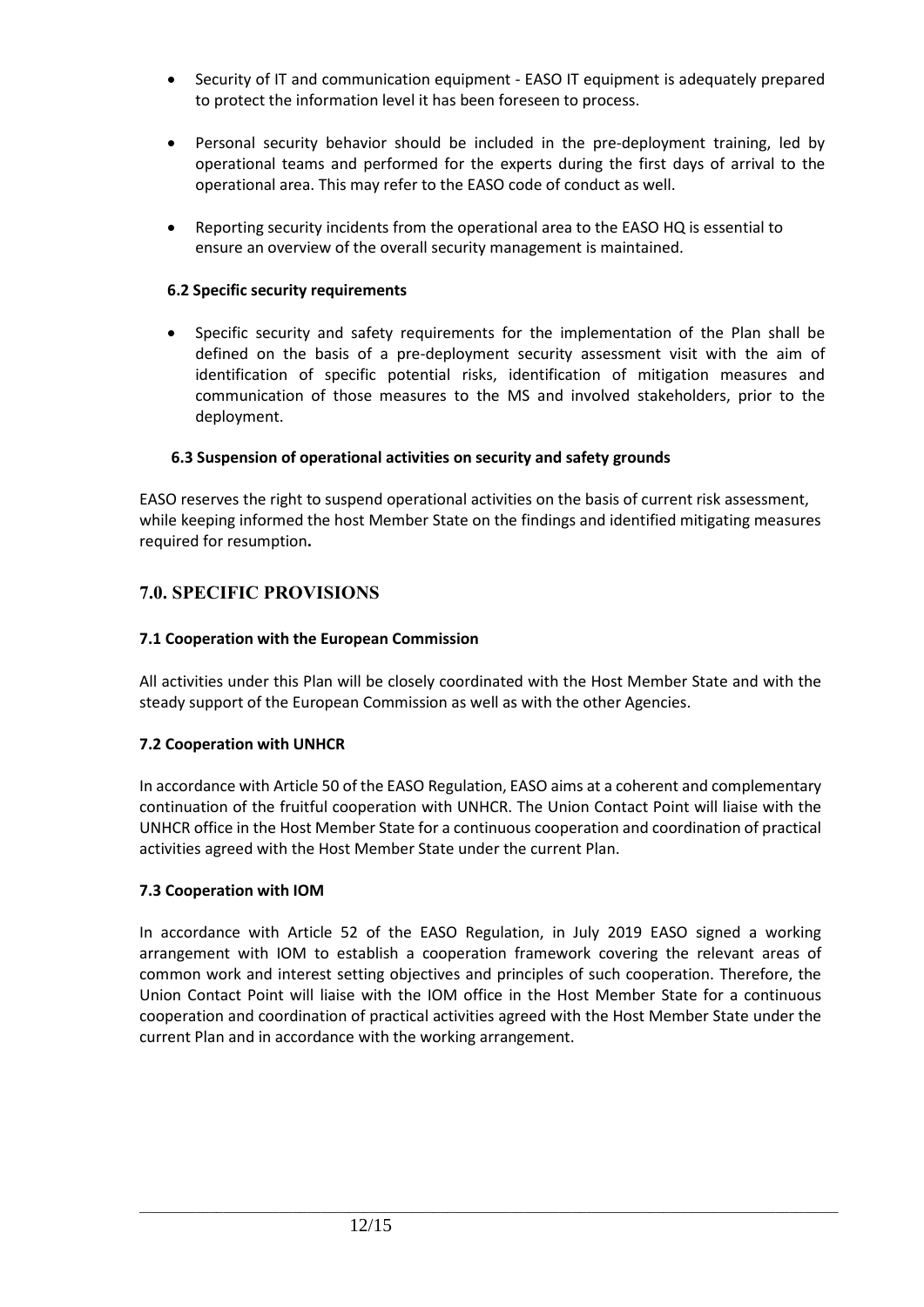### **Measure LV-AS-REC 1: Asylum and Reception Support**

**Outcome:** *Effectiveness and efficiency in processing asylum applications and in the provision of reception services for applicants of international protection are improved*

#### **Measure Indicator:**

- 1. Percentage of cases processed with EASO support
- 2. Percentage of reception sites where reception procedures are implemented with EASO support

| <b>Responsible Authorities</b> | Office of Citizenship and Migration Affairs under the Ministry of<br>$\bullet$<br>the Interior of the Republic of Latvia.                                                                                                                                                                                                                                                                                                                       |
|--------------------------------|-------------------------------------------------------------------------------------------------------------------------------------------------------------------------------------------------------------------------------------------------------------------------------------------------------------------------------------------------------------------------------------------------------------------------------------------------|
| <b>Preconditions</b>           | Republic of Latvia's authorities appoint focal points to liaise with<br>$\bullet$<br>EASO and ensure effective operational coordination, quality<br>assurance and implementation.<br>Latvian authorities make available necessary office space for the<br>٠<br>deployed personnel<br>A bi-directional data sharing procedure is in place between EASO<br>and the Republic of Latvia's authorities to measure the impact of<br>the intervention. |
| <b>Outputs</b>                 | LV-AR 1.0 Enhanced capacity of the Office of Citizenship and<br><b>Migration Affairs to process asylum applications</b>                                                                                                                                                                                                                                                                                                                         |
|                                | LV-AR 1.1 Enhanced capacity of the Office of Citizenship and<br><b>Migration Affairs to manage reception facilities</b>                                                                                                                                                                                                                                                                                                                         |
| Description of the<br>actions  | LV-AR 1.0 Enhanced capacity of the Office of Citizenship and<br><b>Migration Affairs to process asylum applications</b>                                                                                                                                                                                                                                                                                                                         |
|                                | Action 1.0.1 Provide support to the Office of Citizenship and<br>$\bullet$<br>Migration Affairs in asylum processing, in particular interpretation<br>for asylum interviews, notification of decision and legal aid.<br>Action 1.0.2 Deliver tailor-made workshops for the Office of<br>$\bullet$<br>Citizenship and Migration Affairs on interviewing specific<br>nationalities                                                                |
|                                | LV-AR 1.1 Enhanced capacity of the Office of Citizenship and<br><b>Migration Affairs to manage reception facilities</b>                                                                                                                                                                                                                                                                                                                         |
|                                | Action 1.1.1 Provide support to the Office of Citizenship and<br>٠<br>Migration Affairs in managing reception facilities, in particular<br>interpretation for information provision.                                                                                                                                                                                                                                                            |
| <b>Inputs</b>                  | Indicative number of the following inputs:<br>Human resources:<br>Field Support Officer: Up to 1<br>Member States Expert: Up to 1<br>Interpreters to support asylum and reception procedures: Up to 20                                                                                                                                                                                                                                          |

**Measure Target:** To be defined after conclusion of the Inception Phase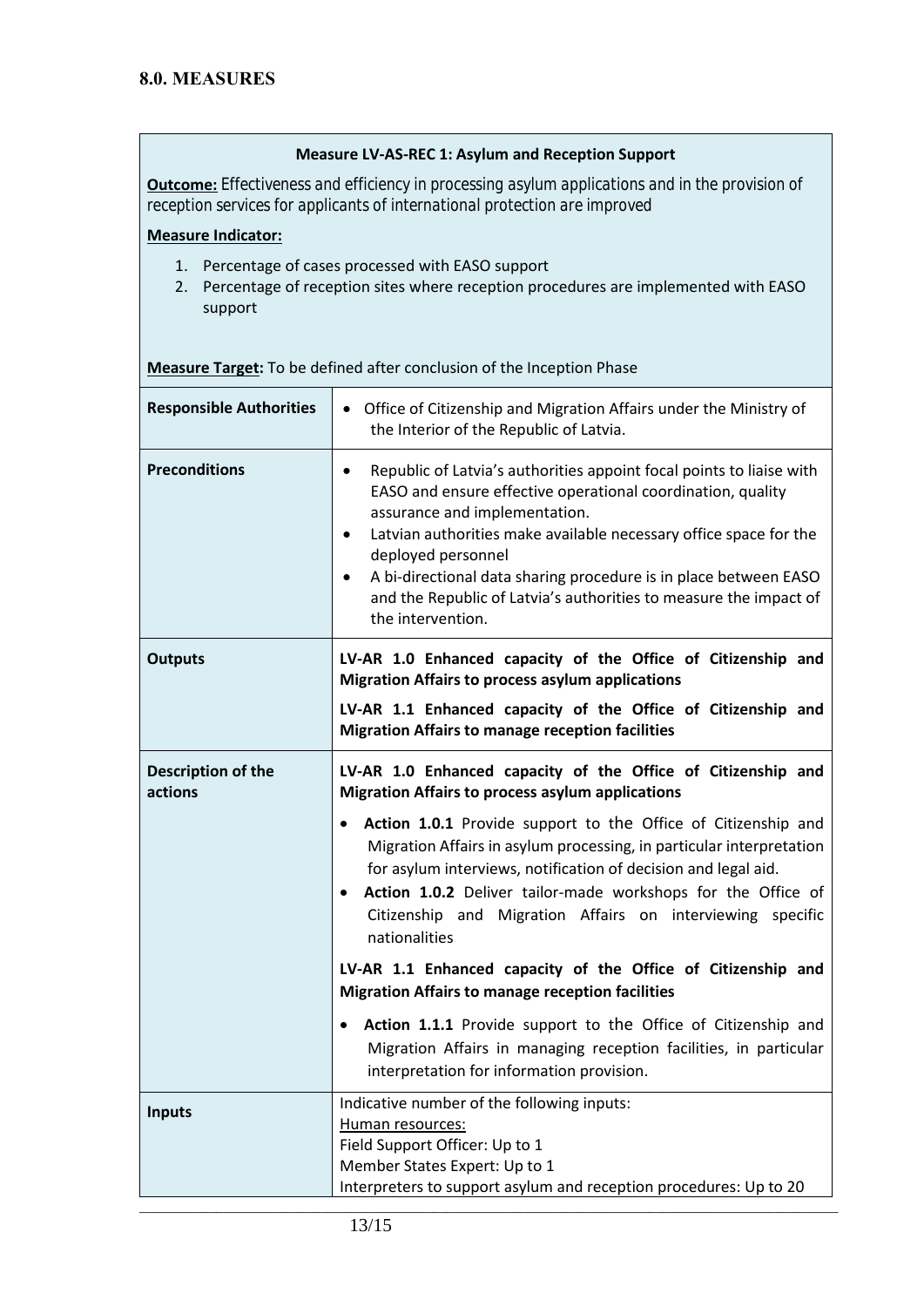| For All:                                                                                                                |
|-------------------------------------------------------------------------------------------------------------------------|
| • Equipment, material and operational support where required for<br>the joint EASO and national authorities' activities |